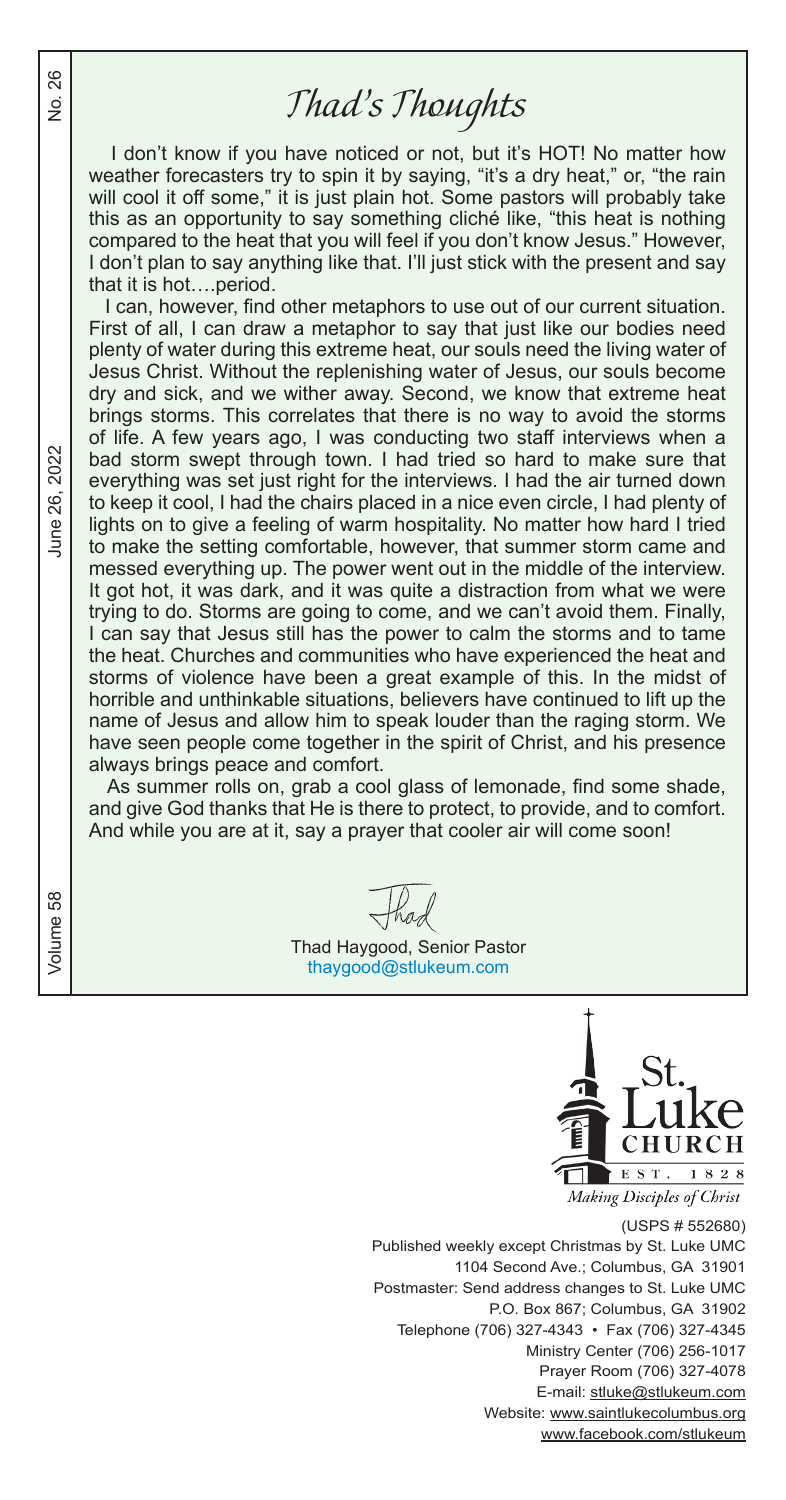|                                                                                                                                                                                                                                                                                                                                                                                                                                                                                                                                                                                                                                                                                                        |                 | <b>ORDER OF WORSHIP</b><br>The 11:00 a.m. service is streamed at www.saintlukecolumbus.org and<br>broadcast at WLTC 103.7 Lite FM • Broadcast on WTVM Channel 9 at 10:00 a.m. |                                                      |
|--------------------------------------------------------------------------------------------------------------------------------------------------------------------------------------------------------------------------------------------------------------------------------------------------------------------------------------------------------------------------------------------------------------------------------------------------------------------------------------------------------------------------------------------------------------------------------------------------------------------------------------------------------------------------------------------------------|-----------------|-------------------------------------------------------------------------------------------------------------------------------------------------------------------------------|------------------------------------------------------|
| June 26, 2022                                                                                                                                                                                                                                                                                                                                                                                                                                                                                                                                                                                                                                                                                          |                 |                                                                                                                                                                               | 3rd Sunday after Pentecost                           |
| 8:30 a.m. & 11:00 a.m.                                                                                                                                                                                                                                                                                                                                                                                                                                                                                                                                                                                                                                                                                 |                 |                                                                                                                                                                               |                                                      |
| Prelude "Stand Up for Jesus and Onward Christian Soldiers" arr. Paul Mickelson                                                                                                                                                                                                                                                                                                                                                                                                                                                                                                                                                                                                                         |                 |                                                                                                                                                                               |                                                      |
|                                                                                                                                                                                                                                                                                                                                                                                                                                                                                                                                                                                                                                                                                                        |                 |                                                                                                                                                                               |                                                      |
|                                                                                                                                                                                                                                                                                                                                                                                                                                                                                                                                                                                                                                                                                                        |                 |                                                                                                                                                                               |                                                      |
| ***The Affirmation of Faith "The Apostles' Creed" Mr. Chuck Bolton<br>I believe in God the Father Almighty, maker of heaven and earth; and in Jesus<br>Christ his only Son our Lord: who was conceived by the Holy Spirit, born of the<br>Virgin Mary, suffered under Pontius Pilate, was crucified, dead, and buried, the<br>third day he rose from the dead; he ascended into heaven, and sitteth at the<br>right hand of God the Father Almighty; from thence he shall come to judge the<br>quick*** and the dead. I believe in the Holy Spirit, the holy catholic*** church,<br>the communion of saints, the forgiveness of sins, the resurrection of the body,<br>and the life everlasting. Amen. |                 |                                                                                                                                                                               |                                                      |
| *The Gloria Patri (Glory Be to the Father)                                                                                                                                                                                                                                                                                                                                                                                                                                                                                                                                                                                                                                                             |                 | Glory be to the Father, and to the Son, and to the Holy Ghost.<br>As it was in the beginning, is now and ever shall be,<br>world without end, Amen, Amen.                     |                                                      |
| **Anthem (The Chancel Choir) "Devotion" John Ness Beck                                                                                                                                                                                                                                                                                                                                                                                                                                                                                                                                                                                                                                                 |                 |                                                                                                                                                                               |                                                      |
| Our Father, who art in heaven, hallowed be thy name. Thy kingdom come, thy<br>will be done on earth as it is in heaven. Give us this day our daily bread, and<br>forgive us our trespasses as we forgive those who trespass against us. And<br>lead us not into temptation, but deliver us from evil. For thine is the kingdom,<br>and the power, and the glory, forever.                                                                                                                                                                                                                                                                                                                              |                 |                                                                                                                                                                               |                                                      |
|                                                                                                                                                                                                                                                                                                                                                                                                                                                                                                                                                                                                                                                                                                        |                 |                                                                                                                                                                               |                                                      |
|                                                                                                                                                                                                                                                                                                                                                                                                                                                                                                                                                                                                                                                                                                        |                 |                                                                                                                                                                               |                                                      |
|                                                                                                                                                                                                                                                                                                                                                                                                                                                                                                                                                                                                                                                                                                        |                 |                                                                                                                                                                               |                                                      |
|                                                                                                                                                                                                                                                                                                                                                                                                                                                                                                                                                                                                                                                                                                        |                 |                                                                                                                                                                               |                                                      |
| Offertory (piano/organ duet) "I am Thine, O Lord" arr. Albin C. Whitworth                                                                                                                                                                                                                                                                                                                                                                                                                                                                                                                                                                                                                              |                 |                                                                                                                                                                               |                                                      |
| Praise God, from whom all blessings flow; praise him, all creatures here below;                                                                                                                                                                                                                                                                                                                                                                                                                                                                                                                                                                                                                        |                 | praise him above, ye heavenly host; praise Father, Son, and Holy Ghost.                                                                                                       |                                                      |
|                                                                                                                                                                                                                                                                                                                                                                                                                                                                                                                                                                                                                                                                                                        |                 |                                                                                                                                                                               |                                                      |
| The Spoken Word  "LORD OF THE HARVEST" Rev. Haygood                                                                                                                                                                                                                                                                                                                                                                                                                                                                                                                                                                                                                                                    |                 |                                                                                                                                                                               |                                                      |
|                                                                                                                                                                                                                                                                                                                                                                                                                                                                                                                                                                                                                                                                                                        |                 |                                                                                                                                                                               |                                                      |
|                                                                                                                                                                                                                                                                                                                                                                                                                                                                                                                                                                                                                                                                                                        |                 |                                                                                                                                                                               |                                                      |
| Choral Benediction Response (11:00 a.m.) "Sevenfold Amen" Peter Lutkin                                                                                                                                                                                                                                                                                                                                                                                                                                                                                                                                                                                                                                 |                 |                                                                                                                                                                               |                                                      |
| *Standing as able.                                                                                                                                                                                                                                                                                                                                                                                                                                                                                                                                                                                                                                                                                     | **See Music Box |                                                                                                                                                                               | *** quick means "living"; catholic means "universal" |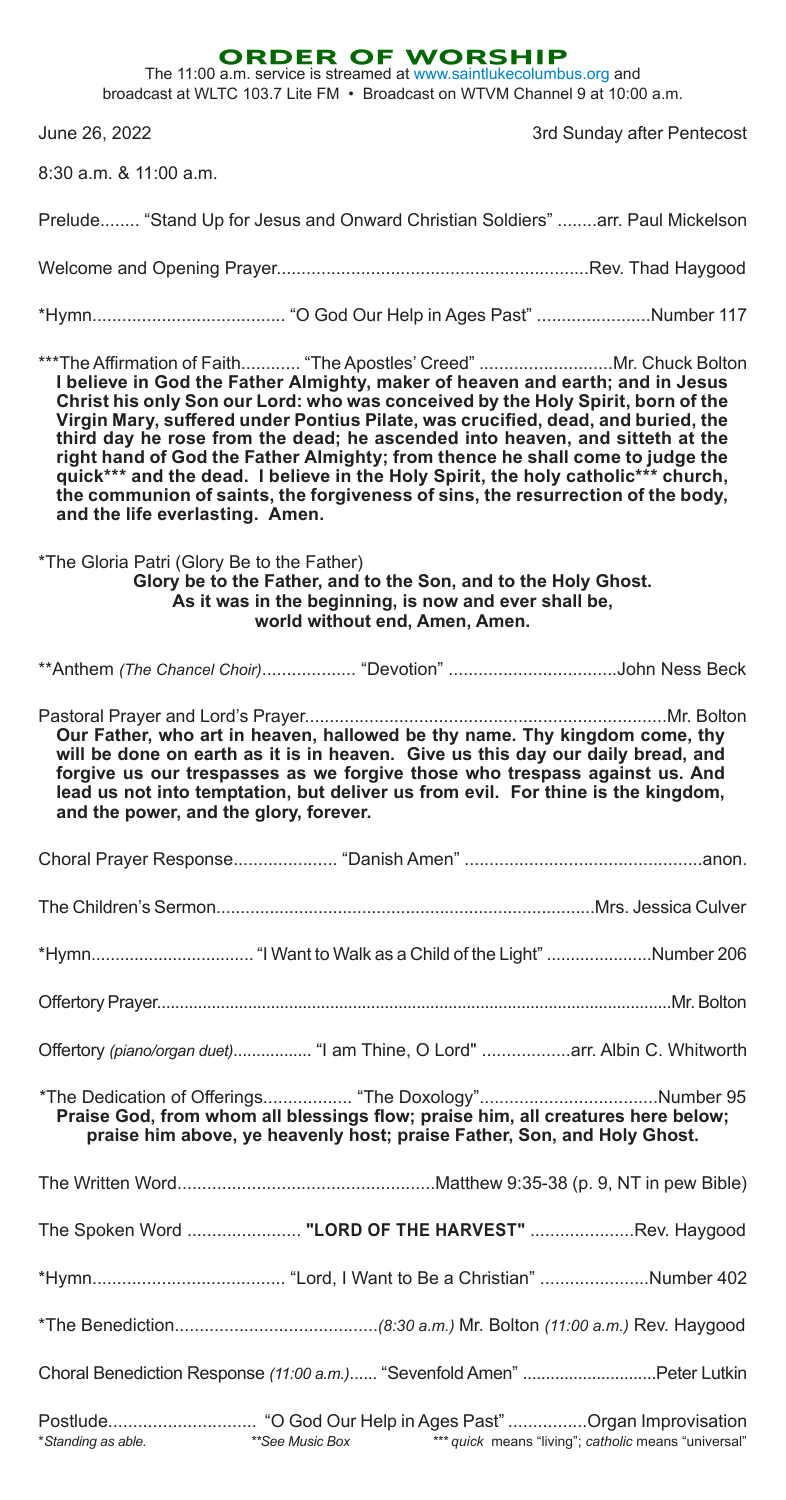#### OPPORTUNITIES OF THE WEEK

| <b>Sunday, June 26</b> |  |
|------------------------|--|
|------------------------|--|

| $8:30$ a.m.               | Worship Service (Sanctuary, Main)                                                                                   |
|---------------------------|---------------------------------------------------------------------------------------------------------------------|
| 9:00 a.m.                 | Contemporary Service (MIN) Live streamed at www.saintlukecolumbus.org<br>CornerKidz K-3rd Grade                     |
| $10:00$ a.m.              | Youth Sunday School (The Corner, MIN)                                                                               |
|                           | Pre-recorded broadcast of worship service on WTVM Channel 9                                                         |
| 11:00 a.m.                | Worship Service (Sanctuary, Main)/Broadcast over WLTC 103.7 Lite FM                                                 |
|                           | and at www.saintlukecolumbus.org beginning at 11:00 a.m.                                                            |
|                           | Corner Kidz K-3rd grade                                                                                             |
| 12:30 p.m.                | Worship in Spanish (Turner Chapel, Main)                                                                            |
| 5-6:00 p.m.               | Corner/Crosswalk (LD, MIN)                                                                                          |
| 11:30 p.m.                | Pre-recorded broadcast of The Nine worship service, WTVM Channel 9                                                  |
| <b>Monday, June 27</b>    |                                                                                                                     |
| 12:00 p.m.                | Alzheimer's Community Support group (1021 Third Ave.)                                                               |
| <b>Tuesday, June 28</b>   |                                                                                                                     |
| $10:00$ a.m.              | On-Site Respite (1021 Third Ave.)                                                                                   |
| $10:30$ a.m.              | Get Out of Your Head Bible Study (The Corner)                                                                       |
| 5:30 p.m.                 | Get Out of Your Head Bible Study (The Corner)                                                                       |
| <b>Wednesday, June 29</b> |                                                                                                                     |
| $10:00$ a.m.              | On-Site Respite (1021 Third Ave.)                                                                                   |
| 6:30 p.m.                 | Girls' High School Bible Study (The Blairs' House)                                                                  |
|                           | Boys' High School Bible Study (The Amos' House)                                                                     |
| 7:00 p.m.                 | Chancel Choir Rehearsal (Choir Room, Main)                                                                          |
|                           | College House Fellowship and Bible Study (College House)                                                            |
| Thursday, June 30         |                                                                                                                     |
| 10:00 a.m.                | On-Site Respite (1021 Third Ave.)                                                                                   |
| Friday, July 1            |                                                                                                                     |
| <b>Saturday, July 2</b>   |                                                                                                                     |
| <b>Sunday July 3</b>      |                                                                                                                     |
| $10:30$ a.m.              | God Bless America Worship Service (Ministry Center)                                                                 |
| Monday, July 4            |                                                                                                                     |
|                           | *The church and the ELC will be closed in observance of Independence Day*                                           |
|                           | Main (main building). MIN (Ministry Center). Contact the Ministry Center for information about renting or reserving |

Main (main building). MIN (Ministry Center). Contact the Ministry Center for information about renting or reserving rooms, 706-256-1017.

### **BEREAVEMENT VOLUNTEERS NEEDED**

The Bereavement Ministry is in need of male and female volunteers to help serve as hosts at funerals and to minister to those who have recently lost a loved one. If you are interested in ministering in this way contact Donna Kemp at magnoliachef@gmail.com or Nancy Pedersen at nancykdg@bellsouth.net. We will be glad to answer any questions you may have.



ST. LUKE (552680) is published weekly except Christmas by St. Luke United Methodist Church, 1104 Second Avenue, Columbus,<br>Georgia 31901. Periodical Postage entered and paid at Columbus, GA POSTMASTER: Send address change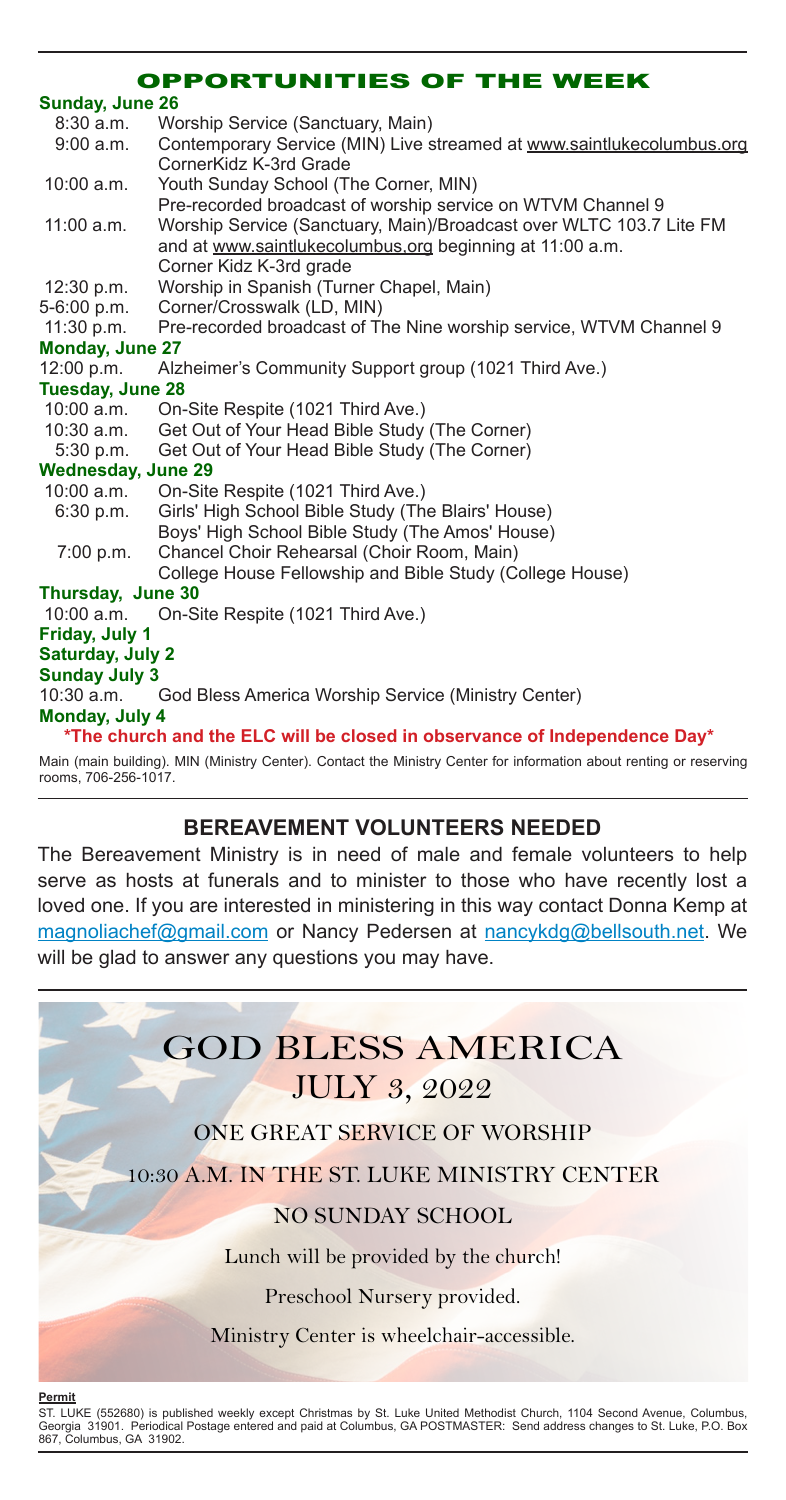# *Music Box*

#### Marc F. Boensel, Director of Music Ministries, mboensel@stlukeum.com

**Youth Troupe!** Beginning in the fall of 2022, our youth, both middle and high school, will have the opportunity to use their talents directly in service to the church. Singers, dancers, artists, instrumentalists, and actors will all be able to join the new Youth Troupe. Contact Marc Boensel at the church for more information.

Please consider a gift to the Music Ministry. You may mark your donation to the Music Fund, Music Scholarship Fund, or Orchestra Fund.

**2128 Project!** The revitalization plan for our wonderful 1948 pipe organ. St. Luke will be 200 years old in 2028, and if we can refurbish our organ with the latest technology by then, we will be preserving this wonderful instrument for the next 100 years! Donations to the **Organ Fund** will go directly to this project.

Today's anthem: "I am Thine, O Lord, I have heard Thy voice, and it told Thy love to me. But I long to rise in the arms of faith and be closer drawn to Thee. Consecrate me now to Thy service, Lord, By the power of grace divine. Let my soul look up with a steadfast hope and my will be lost in Thine. Draw me nearer, nearer, blessed Lord, to the cross where Thou hast died. Draw me nearer, nearer to Thy precious bleeding side. Lord I want to be a Christian in my heart."

**CONTEMPORARY SERVICE (THE NINE):** 9:00 a.m., Ministry Center, Rev. Thad Haygood preaching.

**WORSHIP IN SPANISH:** 12:30 p.m. worship in Turner Chapel.

**ALTAR FLOWERS:** The beautiful flowers in the chancel area are given to the glory of God and in loving memory of Molly, Ed, and Joe Gates by Tom and Wynema Gates and Jim and Sally Gates.

**NARTHEX FLOWERS:** The beautiful flowers in the Narthex are given to the glory of God on the occasion of the marriage of Laura Faye Mitchell and William Chancellor Knight and in loving memory of her grandparents; Mr. and Mrs. William Hickey and Mr. Floyd Mitchell, Jr. and in honor of Mrs. Floyd Mitchell, Jr.

**OUR KNOWN SICK: Shepherd Center:** Robert McCullohs Jr., M221.

**CHRISTIAN LOVE AND SYMPATHY:** To Ms. Michelle Schiavone in the death of her father, Mr. Dale Schiavone, on June 18, 2022, in Columbus, GA.

College House

Thank you for your continued support in helping us raise funds for the Fall Retreat in Jackson Hole, WY.

Join us Wednesday nights at 7:00 p.m. for a study on the Tabernacle.

Stay tuned to social media for other events. IG @collegehouse Facebook College House Ministries

> For more information email kdavidson@stlukeum.com

## **How to pray**

**a simple guide**

**for normal people**

**pete greig**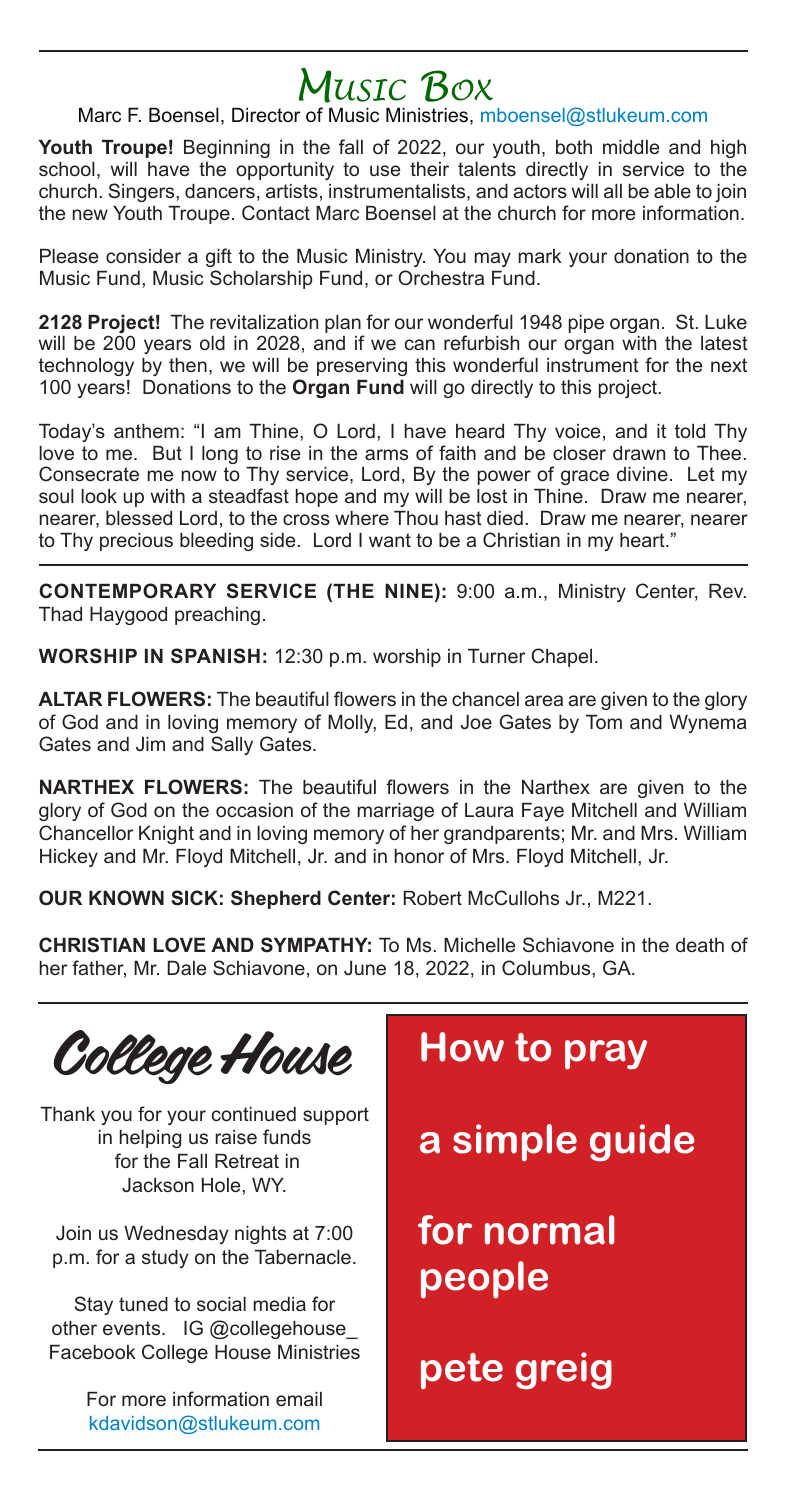# Children's Ministry

jculver@stlukeum.com www.cornerkidz.com Corner Kidz Sunday School is combined for the summer. We can't wait to see you!

Nursery is offered from 8 a.m. - 12 p.m. in the preschool hall next to Stockwell for infants through Pre-K.

During The Nine and 11:00 a.m. services, children who have completed Kindergarten – 3rd grade are dismissed to participate in their own Children's Church called Cornerkidz. Parents after both services can pick up their children in Stockwell Hall.

**VBS registration is OPEN and spots are filling up quickly!** Hope your child will join us July 18th through the 22<sup>nd</sup> as we Make Waves and explore how what we do today can change the world around us. Be sure to visit www.cornerkidz.com to register for both preschool and elementary VBS. It's going to be AWESOME!



If you would like to make your own waves in the hearts of our young people by sharing your gift of time, please consider volunteering for VBS by visiting www.cornerkidz.com!

**SLSC 2022** was **AMAZING!** The activities were FUN, fears were met head on and OVERCOME with determination, worship was on FIRE and LOVE was poured out into each and every camper, counselor in training, counselor and adult! None of this would have been possible without the support and encouragement from all of our adults and senior counselors: Sam Creswell, Elizabeth White, John Howard White, Nolan & Kelly Pendleton, Robert & Jennifer Flournoy, Tony & Nicole Mayne, Gavin Hart, Lillie Buffington, Madison Culver, Savannah Culver, Addie Ellerbee, Belle Sessions, Kaley Chapman, Lydia Cameron, Ned Jones, Maxwell Jones, Jake Albright, Garrett McNeil & Garrett Cameron. Thank you to all of those who made SLSC 2022 a trip to remember and moments that will stay with us all for a lifetime!